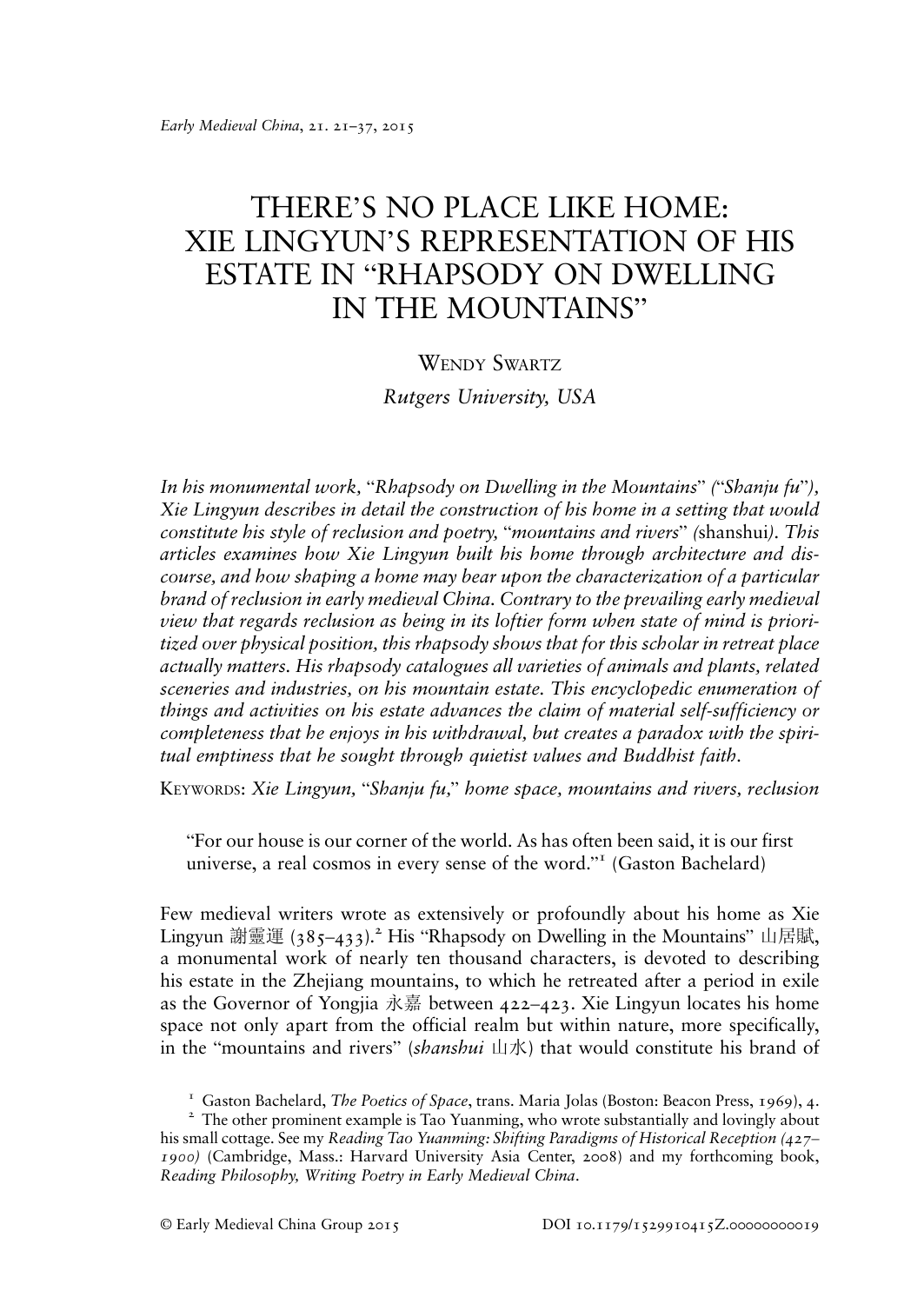reclusion and poetry. As his domestic place is distinctly marked off from the official sphere, an arena of politics and bureaucracy, it thus shares some common ground with the private sphere. Stephen Owen has aptly defined "private sphere" in medieval China as "a cluster of objects, experiences, and activities that belong to a subject apart from the social whole, whether state or family." <sup>3</sup> Like the private sphere, domestic place functions as a non-official or non-state space; however, it is at once more particular and more inclusive. It can be utterly intimate since home is most basically a cloistered inside space (what one trusts to shield oneself from the outside world), but it can also be occupied by and shared with others (family, friends, and servants). Home space thus assumes the paradox of being both intimate and open.

Xie Lingyun's mountain dwelling served as a retreat in both the sense of a hermitage and a sanctuary. Situating one's home within nature underscored the radical changes that had taken place in the conception of nature in early and medieval China: from the world of the *Lyrics of Chu (Chuci* 楚辭), where nature was portrayed as inhospitable and dangerous for the prince in "Summoning the Recluse" ("Zhao yinshi" 招隱士), to the early medieval period, when it was embraced as a safe haven from the world of affairs in a poem of the same title by Zuo Si 左思 (ca. 250–ca. 305).<sup>4</sup> Moreover, Xie Lingyun could assert an independence from state and office by making his home a site of material self-sufficiency: the land provides him with just what he needs, as he proudly tells his readers. In this way, his work on his estate is as much about security as production, both economic and cultural.

Xie Lingyun constructs his domestic place through a delineation of space that contains his belongings and activities, as well as through discourse that fills that space with meaning: a place is meaningless without either things or activity to populate it and particularize that space. Working from Leibniz's view of space as being relative in nature, Mark Lewis has argued that "it is the relations between things, relations expressed by such oppositions as inside/outside, center/periphery, or superior/ inferior," that defines space.<sup>5</sup> This idea of space is germane to Xie Lingyun's discourse on home. His domestic place is constituted through an opposition to the outside world (e.g. that of government, politics) and is located at the center around which he organizes and identifies the space surrounding his estate, as we will soon see. The things that fill his estate, from mountains and lakes to fish and fowl, are brought into relation with one another in a comprehensive ecological map that his rhapsody seeks to chart. His exhaustive enumeration of things and activities on his estate bolsters the claim of material completeness he enjoys in his withdrawal, but creates an interesting paradox with the spiritual emptiness that he sought through quietist values and Buddhist faith.

<sup>3</sup> Stephen Owen, The End of the Chinese 'Middle Ages': Essays in Mid-Tang Literary Culture (Stanford: Stanford University Press, 1996), 88. In his book, Owen explains his use of the term "private sphere" (in contradistinction to that of Jürgen Habermas and contemporary debates of a "public sphere" in China) and argues that the Chinese medieval private sphere was a space "that was at once within the public world while at the same time enclosed and protected within it"  $(87)$ .

<sup>4</sup> Zuo Si's poem is included in Xiao Tong 蕭統, ed., Wen xuan 文選 (Shanghai: Shanghai guji chubanshe, 1986), 22.1027–29.<br><sup>5</sup> Lewis, *The Construction of Space in Early China* (New York: State University of New York

Press, 2006), 1.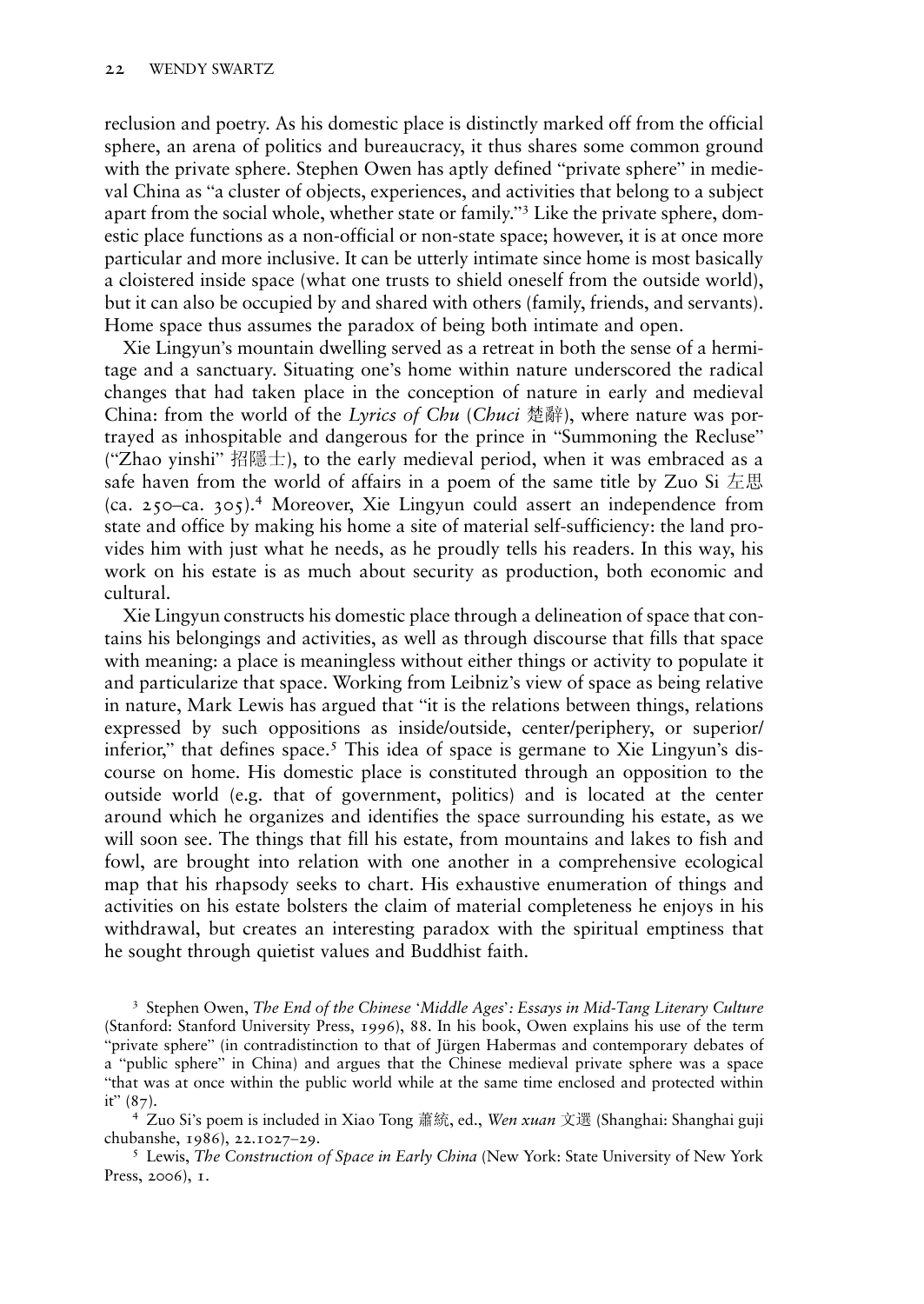In writing about his home, Xie constructs an identity apart from officialdom and, consequently, something much more localized. One's home is a place that both reflects and reinforces one's identity. His account of his home tells the reader "this is where I find rest, this is my brand of a reclusive lifestyle, this is what I value (and what my value is), and this is what defines me." Contrary to the prevailing early medieval notion regarding superior forms of reclusion whereby mind trumps matter, his discourse on home reveals that for this scholar-official in retreat place does matter. This essay explores how Xie Lingyun built his home through architecture and discourse, and how shaping a home may bear upon the characterization of a particular brand of reclusion in early medieval China.

In the autumn of 423, Xie Lingyun returned home to his ancestral Shining 始寧 Residence (located in southern Shangyu 上虞 and northwestern Sheng 嵊 counties in present-day Zhejiang), where until the spring of 426 he undertook a massive project of expansion and renovation on the estate first developed by his grandfather, Xie Xuan 謝玄 (343–388). "Rhapsody on Dwelling in the Mountains," written during this period, offers a rare window into not only estate management and culture, but also provides a fascinating account of the selection, construction, and use of the writer's home space. In the preface to the rhapsody, Xie identifies four types of abodes available to recluses of his time: cliffs and caves, mountain homes, hills and gardens, and the suburbs; the rest of the rhapsody presents an extended argument for the mountain home. For Xie, what really defines reclusive life and what truly differentiates dwelling in the mountains from anywhere else are the phenomena—specifically, all the phenomena contained in his place, and not just any place. Hence the rhapsody begins with a topography of his estate and its surroundings through lists and descriptions of the mountains, hills, woods, rivers, streams, and lakes to be found extending into the four directions. In a manner similar to early discourses that place one's body at the center around which one structures space, such as the "Inner Cultivation" ("Nei ye" 內業) chapter of the *Guanzi* 管子, Xie's discourse situates his estate at the center of the world.<sup>6</sup> His descriptions move outward (e.g. near east, far east, near west, far west) and ultimately attempt to cover everything in between. Much of the remainder of the rhapsody is dedicated to providing thorough catalogues of the various plants and animals found in his estate. Yet the particularity of his home is the result of more than an inventory of the things in it: it is substantiated by his experience of moving through the grounds of his estate, at different times of day, and the various observations and meditations he gathers during his tours.

My examination of Xie Lingyun's discourse on home begins with a detailed description of his living space, which sketches a layout of his fields, parks, groves, streams, isles, valleys, peaks, irrigation canals, and dikes. His own Commentary elaborates with more rich details:

Southern Mountain is where I established my dwelling by divination. I walk along the road from the river pavilion, crossing over mountain peaks, and over continuous patches of fields and meadows, at times ascending then

<sup>6</sup> For a discussion of this aspect in "Nei ye," see Lewis, The Construction of Space in Early China, 22–23.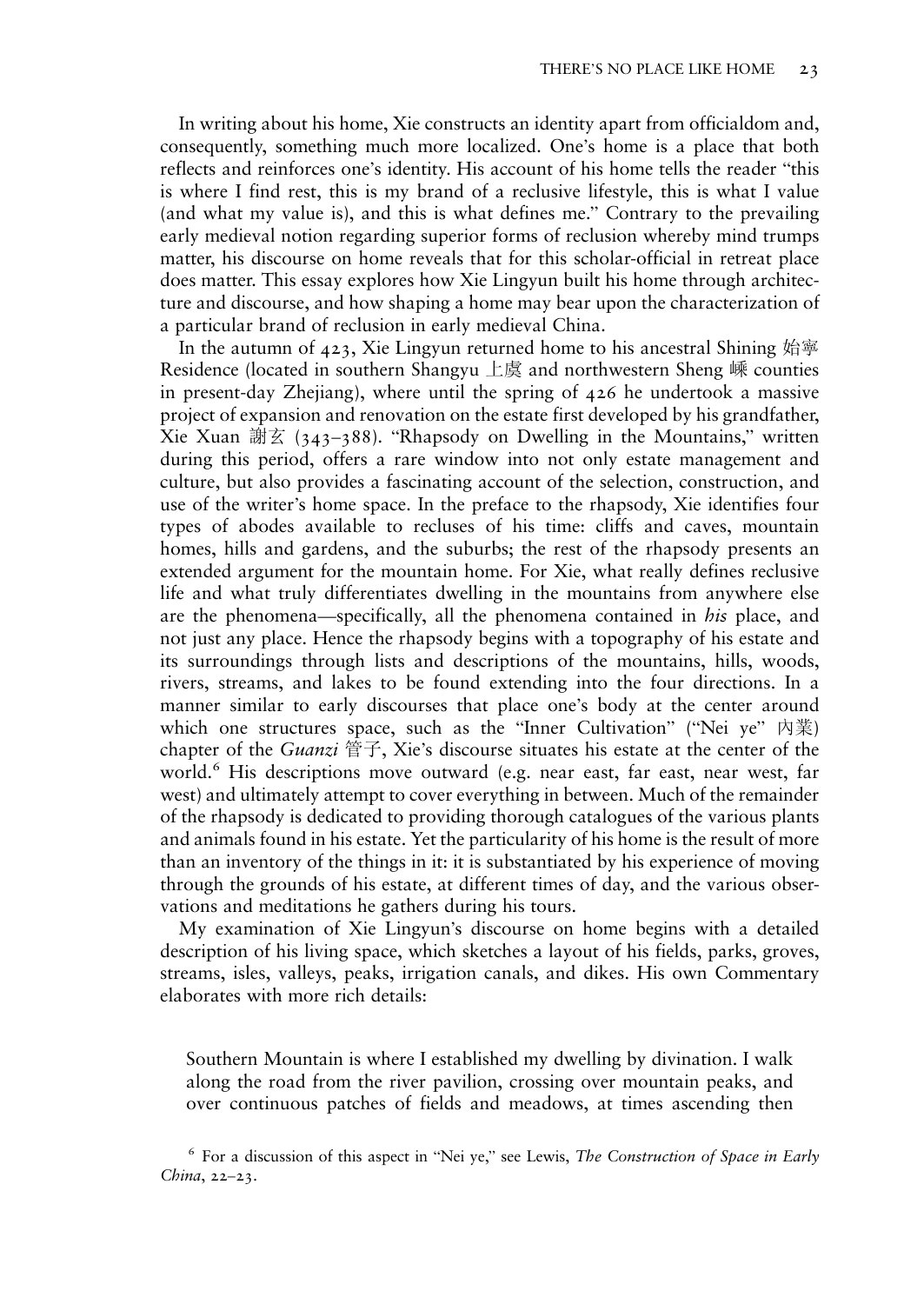descending over a stretch of about three *li*. Along the way, what one sees are: tall trees and flourishing bamboos, footpaths in the fields traced to faraway hills, straddling billows over spaced out rocks, side paths and flying currents—all making a beautiful view upon which to rest one's gaze.

Now coming to where I reside: from Western Mountain a path has been opened all the way to Eastern Mountain, a distance of over two li. To the south, there were but linked peaks and continuous summits, their dark green connecting together: a road to the sky through clouds and mists, almost without bounds and limits.

I follow along the path to enter the valley, which has altogether three mouths. Surrounded by cliffs, Stone Gate to the southwest [lacuna], all of these things are recorded elsewhere.

As one first enters, following along the road one proceeds down bamboo paths. Halfway down the road, it opens up to bamboo-lined irrigation channels and streams. As one moves southeast along the channel running beside the mountain, the path twists and turns in secluded and wonderful spots they lie in different places, but are equally beautiful.

North of this road is the east–west road, which has the mountain as its barrier. Due north is a narrow gorge; I tread along the lake where it has formed shallow pools. My home faces the Southern Mountain, where throughout there are cliffs and crags. On the northeast, it rests over a ravine; below, there is a river as clear as a mirror, leaning evergreens and hanging boulders, shaded coves and shiny isles.

The Western Crags are encircled by forests, about 20 *zhang* from the deep pool. I laid the foundation and built a roof in the middle of crags and forests. Water surrounds the stone steps. I open the window to face the mountains, look up to see the layered crests, and down to espy the deep ravine.

From these crags, halfway up the mountain, there is another tower. There one may gaze afar and see in all directions, giving one expansive pleasure. Turning around to look at the western lodge, one directly faces its windows and doors.

Going down from the cliffs, dense bamboos conceal a pathway. From north to south, there are only bamboo groves: one hundred *zhang* from east to west, one hundred fifty-five zhang from north to south.<sup>7</sup> To the north, it cleaves against the nearby peaks; to the south, one sees the distant ranges. Mountains surround all four sides; creeks and streams crisscross one another. The beauty of waters, rocks, forests and bamboos, and the good of mountain crags and peaks, river bends and curves, are complete here.

<sup>7</sup> This measures 242 meters from east to west and  $375$  meters from north to south.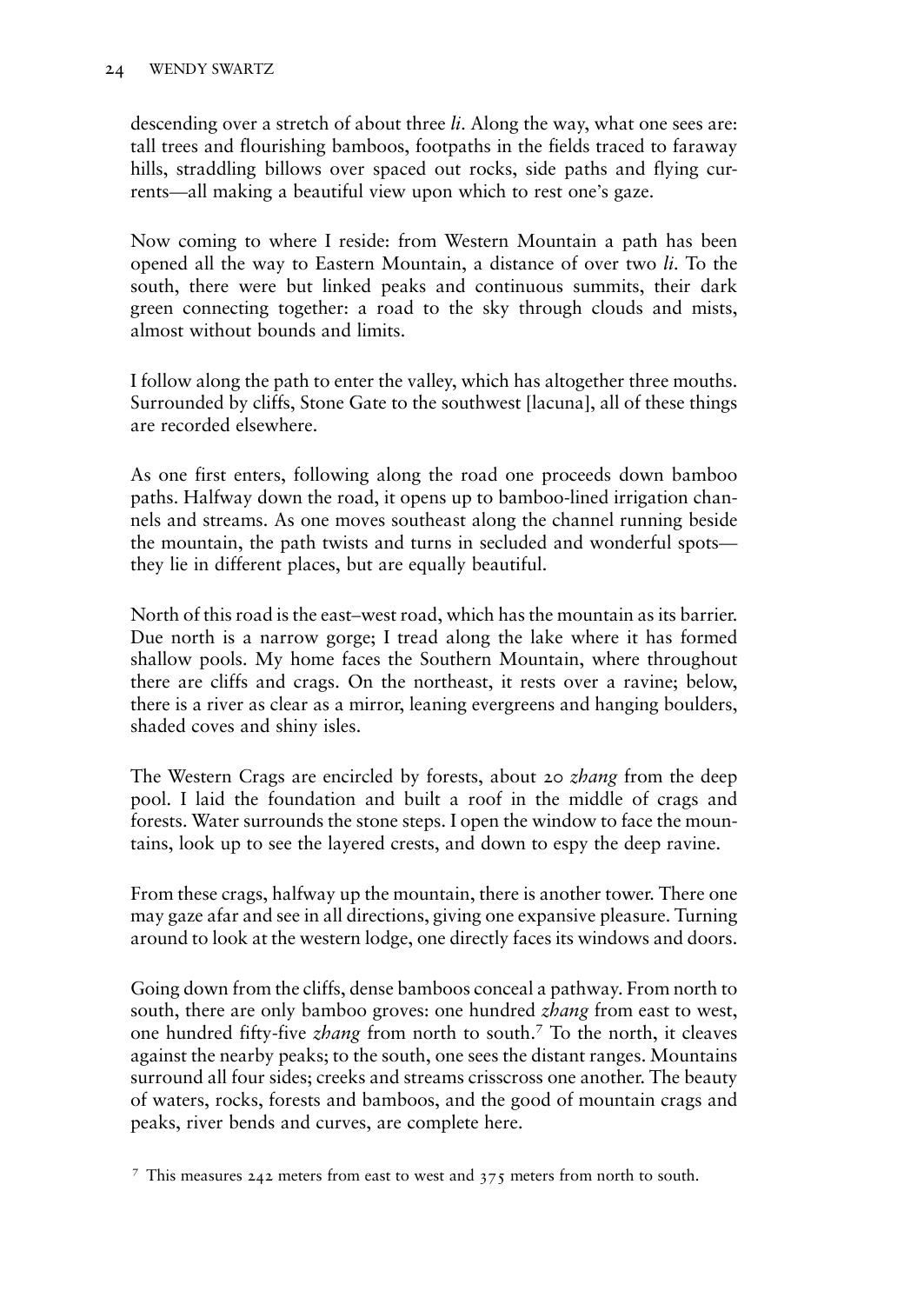I cleared the ground and constructed my home; this is where I live. It is impossible to make a complete record of each minute pleasure and intimate diversion; thus I have merely provided a general account of it …

南山是開創卜居之處也. 從江樓步路, 跨越山嶺, 綿亘田野, 或升或降, 當三里許. 塗路所經見也,則喬木茂竹, 緣畛彌阜, 橫波盤石, 側道飛流, 以為寓目之美觀. 及至所居之處, 自西山開道, 迄于東山, 二里有餘. 南悉連嶺疊鄣,青翠相接,雲煙霄路,殆無倪際.從逕入谷,凡有三口. 方壁西南石門世□南□池東南,皆別載其事. 緣路初入, 行於竹逕, 半路闊,以竹渠澗. 既入東南傍山渠, 展轉幽奇, 異處同美. 路北東西路, 因山為鄣. 正北狹處, 踐湖為池. 南山相對, 皆有崖巖. 東北枕壑, 下則清川如鏡,傾柯盤石,被隩映渚.西巖帶林,去潭可二十丈許,葺基 構宇,在巖林之中,水衛石階,開窗對山,仰眺曾峰,俯鏡濬壑. 夫巖半嶺, 復有一樓. 迥望周眺, 既得遠趣, 還顧西館, 望對窗戶. 緣崖 下者,密竹蒙逕,從北直南,悉是竹園. 東西百丈, 南北百五十五丈. 北倚 近峰, 南眺遠嶺, 四山周回, 溪澗交過, 水石林竹之美, 巖岫隈曲之好, 備盡之矣. 刊翦開築, 此焉居處, 細趣密翫, 非可具記, 故較言大勢耳.8

Like any proud homeowner, Xie Lingyun walks the reader through a tour of his new residence at Southern Mountain, which lies south of the old residence built by his grandfather at Northern (or Eastern) Mountain: a veritable showcase of both steep cliffs and clear streams, hanging boulders and cascading torrents, as well as distant vistas and intimate nooks. The home he built, as Xie notes at the end of his descriptive tour, has it all: it is "completely supplied" (備盡 bei jin).

Completeness functions as a crucial, underlying thread in his work: his descriptions cover both mountains and waters, as well as things near and far; his estate is home to animal, vegetal, and herbal varieties of all kinds. The conventional  $fu$ apologia he occasionally makes for being unable to give a complete account of his dwelling and the frequent disclaimers that accompany his seemingly interminable list of things that they are far from being comprehensive only serve to foreground the idea of completeness. Although Xie Lingyun claims here that his estate is "completely supplied," in an earlier passage, he identifies the opposite as characteristic of mountains and rivers and champions that type of landscape over others for precisely this reason. He contrasts mountains and rivers to parks and gardens and rules in favor of the former: "Although these [imperial parks in earlier fu, such as Yunmeng 雲夢 (a hunting preserve in Chu) and Oingqiu 青丘 (a hunting preserve in Qi)] were the prized parks of princes, how are they places to which one can go for timely withdrawal? Moreover, since mountains and rivers are not completely supplied, how could one discuss seeking everything

<sup>&</sup>lt;sup>8</sup> All citations from "Shanju fu" are from Gu Shaobo 顧紹柏, Xie Lingyun ji jiaozhu 謝靈運集 校注 (Zhengzhou: Zhongzhou guji chubanshe, 1987), 318–34: hereafter, XLYJJZ. For a complete and annotated English translation of "Shanju fu," see Francis Westbrook, "Landscape Description in the Lyric Poetry and 'Fuh on Dwelling in the Mountains' of Shieh Ling-yunn" (Ph.D. diss., Yale University, 1973), 177–337.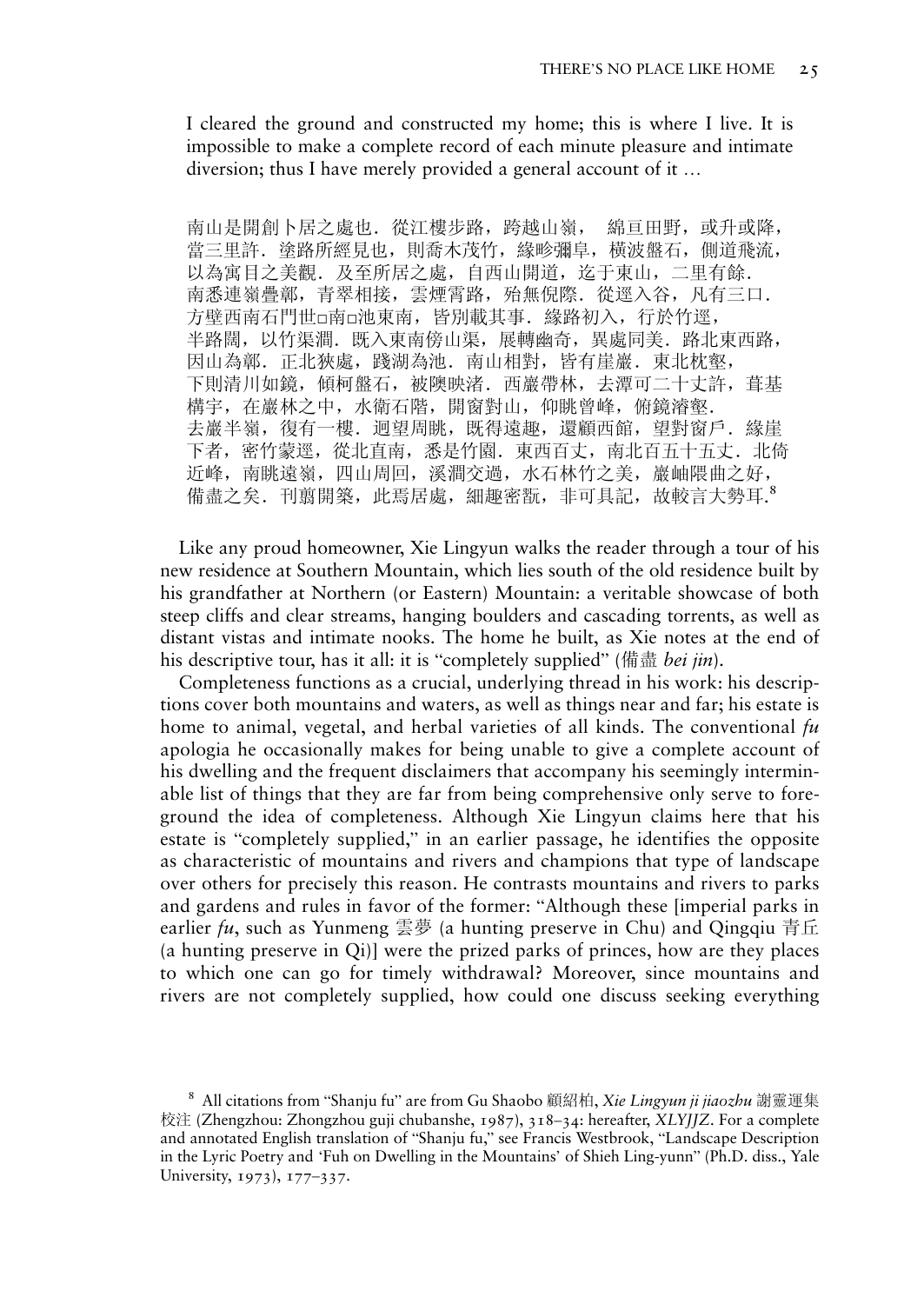together" 雖千乘之珍苑, 孰嘉遯之所遊. 且山川之未備, 亦何議於兼求? Xie explains in his commentary: "Mountains and rivers cannot claim complete splendor; it all depends on what one encounters in the natural topography" 且山川亦不 能兼茂, 隨地勢所遇耳. For Xie, parks and gardens are engineered, cultivated, and perfected—something made beautiful by man but of little use for the recluse. In contrast, mountains and rivers impress him as natural, unadorned, and imperfect—a place that offers rest to the recluse and surprises to the wanderer. Completeness is a relative term here: mountains and rivers are incomplete when compared to man-made parks and gardens. In describing the mountains and rivers on his own estate, in specific rather than in general terms, he demands the ideal of completion. It seems that completeness is desirable when the issue at stake is selfsufficiency and possible when the vantage point is properly positioned or framed. Xie's description of his recent renovations on the old residence underscores the reward of having a complete view: "I opened a door to the south to face the distant peaks, / I installed a window on the east to look out onto the nearby fields." Xie explains in his commentary that through his window he could "behold the beauty of both rivers and mountains" 兼見江山之美.

In addition to generic and aesthetic considerations, the notion of completeness reflected economic ones as well. A well-stocked supply underscores the basic operational habit of large estates in early medieval China: economic self-sufficiency. Xie Lingyun details the various enterprises on his estate, which include farming with the aids of irrigation channels and drainage ditches, producing lumber, harvesting grains and fruits, brewing wine, cutting thatch and reeds, producing dyes, making clothing, and manufacturing paper. This array of industry signals wealth, yet throughout the rhapsody Xie spurns the possibility of surplus and profit, and insists merely on the goal of material sufficiency.

| 阡陌縱橫   |
|--------|
| 塍埒交經   |
| 導渠引流   |
| 脉散溝并   |
| 蔚蔚豐秫   |
| 苾苾香    |
| 送夏蚤秀   |
| 迎秋晚成   |
| 兼有陵陸   |
| 麻麥粟菽   |
| 候時覘節   |
| 遞藝遞熟   |
| 供粒食與漿飲 |
| 謝工商與衡牧 |
| 生何待於多資 |
| 理取足於滿腹 |
|        |

<sup>9</sup> This line may also be taken to mean "I have no need for artisans, merchants, foresters or pastors." The point would nonetheless be that he possesses a comprehensive supply of what he needs.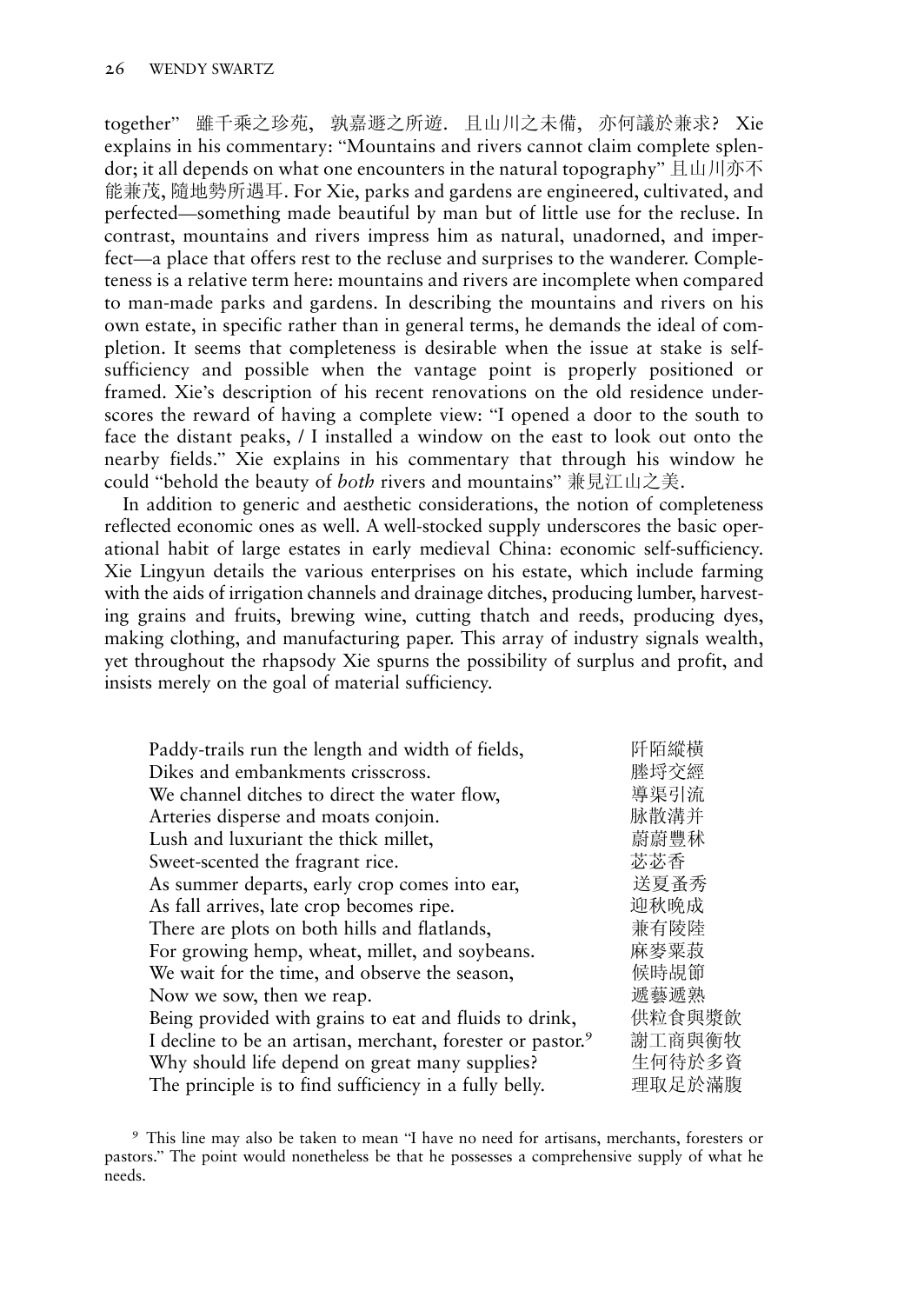Like the mole from the *Zhuangzi* that drinks just enough from the river to fill his belly, Xie Lingyun maintains that his estate produces just enough for his own consumption.<sup>10</sup> Unlike artisans, merchants, foresters, and pastors, who desire a surfeit of goods and aim for profit, Xie Lingyun claims only a desire for sufficiency (zu  $\mathbb{E}$ ). For the rich landowner and fu-writer who devotes most of his work to enumerating just how many things there are in his estate, he must switch the argument from a quantitative to a qualitative one in his persuasion: the point is not to count the amount, as is the wont of those profiteers, but rather to subsist in the principle of sufficiency, here measured by comprehensive supply. Indeed, the rest of his rhapsody attempts to demonstrate the independent economy of his estate, which produces all that he claims to need.

While Xie attempts to demonstrate the complete material self-reliance of his estate by representing it as being fully furnished with fields, gardens, plantations, groves, mountains and waters, he is careful to avoid any implication of commerce.<sup>11</sup> By raising the issue of profit in the context of production on his estate and immediately rejecting it, Xie Lingyun may well be distinguishing himself from landowners who engaged in mercantile activities by selling their yields or goods. For instance, Wang Rong 王戎 (234–305), one of the Seven Worthies of the Bamboo Grove, was infamous as a miser who amassed a great deal of wealth. According to his biography in the *Jin shu* 晉書, "his estate had excellent plums, which he often sold. Afraid that others might be able to plant such plum trees, he had the pits removed. It was because of this that he was mocked by his contemporaries."<sup>12</sup> By contrast, sufficiency rather than profit is the principle by which Xie Lingyun claims to manage his estate: he thus emphasizes in his own commentary to the passage that "if by reducing self-interest and having few desires, one fulfills his life, then that is sufficient" 若少私寡欲,充命則足.

In his discussion of sufficiency, the most arresting statement is the imperative of land ownership that follows the above passage in the Commentary: "But without farmland, there is no means by which to establish oneself" 但非田無以立耳. Xie here borrows the language of the *Analects* to stress the fundamental priority of his enterprise: Confucius had instructed his disciples to "establish oneself through rites" 立於禮. <sup>13</sup> For readers familiar with Xie Lingyun's many efforts to claim, appropriate, or annex more land for his estate, the contrariety, even irony, of contextualizing land ownership thus in a discussion of sufficiency would be difficult to miss. Although the notion of establishing oneself through possession of land may well have had timely application for the failed official, as it provided Xie with a vocation after his recent political setback, it seemed to reflect within the larger sociocultural context the widespread lust for land among the gentry in the Six Dynasties.<sup>14</sup> Xie's biography in the Song shu gives this picture:

<sup>&</sup>lt;sup>10</sup> The lesson appears in "Free and Easy Wandering." Guo Qingfan, 郭慶藩, ed., Zhuangzi jishi<br>莊子集釋 (Beijing: Zhonghua shuju, 2004), 1:24.

 $I<sup>T</sup>$  Jiang Fuya 蔣福亞 has reasonably cast some doubt on Xie Lingyun's claim that his estate was completely self-sufficient. See his Wei Jin Nanbeichao shehui jingjishi 魏晉南北朝社會經濟史 (Tianjin: Tianjin guji chubanshe, 2005), 21–22.<br><sup>12</sup> *Jin shu*, 43.1234.<br><sup>13</sup> Analects, 8/8. <sup>14</sup> Xie Lingyun's exile to Yongjia in 422 resulted from his alliance with the Prince of Luling, Liu

Yizhen 劉義真 (407–424), who made an unsuccessful bid for the throne.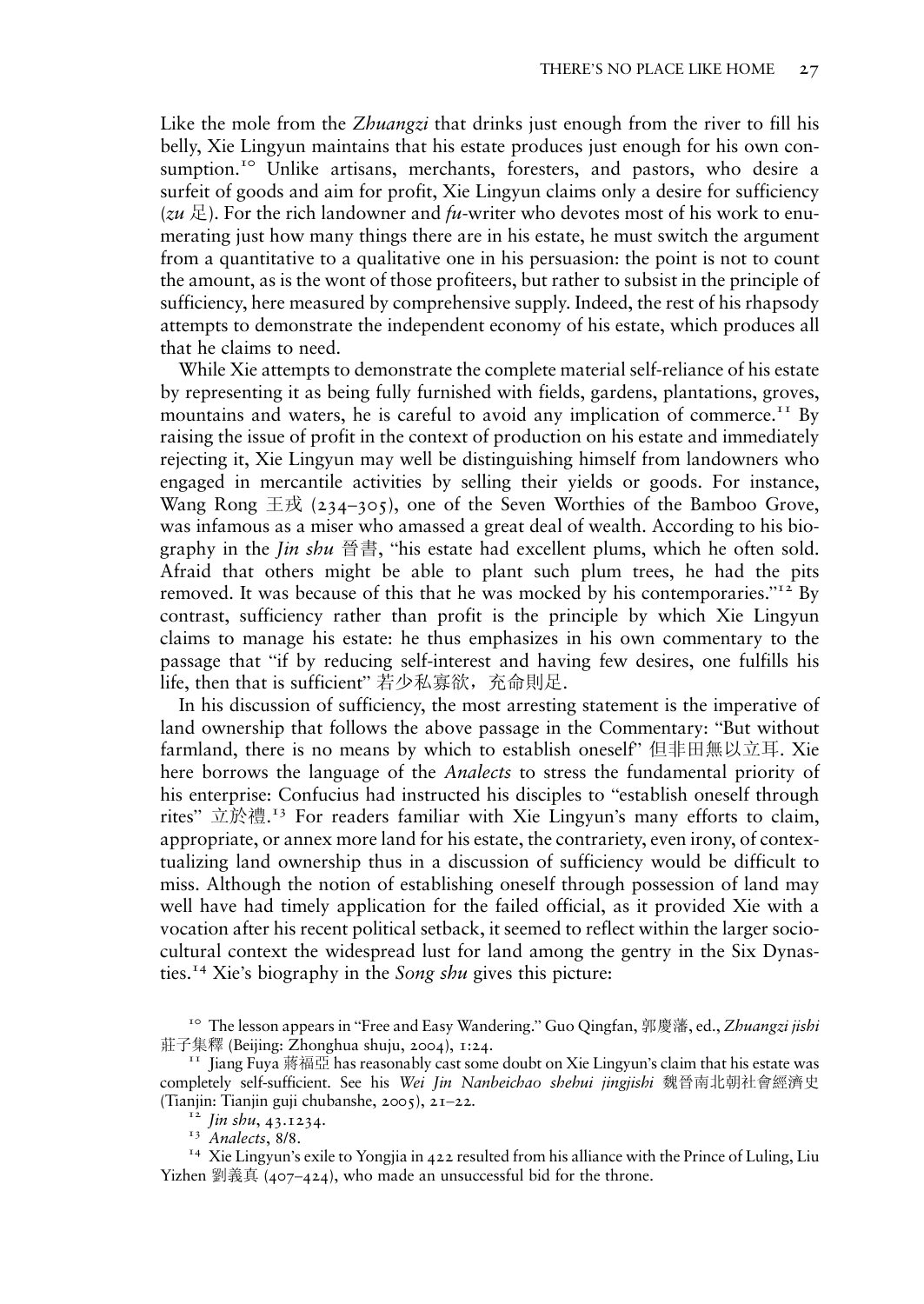On account of the resources of his grandfather, Lingyun's assets were quite immense. His servants were legion, and his retainers and attendants numbered in the hundreds. Boring through mountains and dredging lakes, their labor was without end. Whenever he sought out mountains and ascended their ridges, he would be sure to reach secluded peaks where crags and cliffs formed manifold layers—there was none that he did not thoroughly investigate. $15$ 

Several modern scholars have duly foregrounded the economic and material considerations likely behind the tours of mountains and lakes by even the most enthusiastic of pleasure-seeking sightseers such as Wang Xizhi, Xie An, and Xie Lingyun: to scout out good land for potential development.<sup>16</sup> Large-scale reclamation of land involving boring through mountains and draining out lakes was an enterprise that none but the government, monasteries, and rich estate owners could undertake. Xie Lingyun's biography also tells us that he once led hundreds of servants from his Shining Estate all the way to Linhai 臨海 (southeast of present-day Linhai, Zhejiang) some one hundred kilometers away, felling trees and opening paths. The Governor of Linghai Wang Xiu 王琇 mistook Xie and his legion of men for mountain bandits. In yet another scheme for expansion, Xie twice petitioned to drain public lakes (Huizhong in Guiji and Pihuang in Shining) to make tillable land. Both efforts were thwarted by Meng Yi 孟顗, the Governor of Guiji, on the grounds that the local populace used produce (plants, fish) from public lakes such as Huizhong to supplement their diet.<sup>17</sup>

Although Meng Yi was said to have harbored a personal grudge against Xie Lingyun, who had predicted in mockery that Meng will surely be reborn in heaven before Xie, but will attain Buddhahood after him, his objection to Xie's bids to privatize more land nevertheless reveals a major conflict between the government and large estate owners during the Southern Dynasties over the issues of land ownership and reclamation.<sup>18</sup> Since much of the tillable land in the South, especially the fertile fields in the Tri-Wu 三吳 Region (Wuxing 吳興, Wujun 吳郡 and Guiji 會稽), was already occupied by native gentry clans or local peasants, the northern émigré families faced a shortage of land upon arrival.<sup>19</sup> This region was attractive for other reasons as well: it was more economically developed than most other areas in the south and it was proximate to the seat of political power, Jiankang.<sup>20</sup> As gentry clans then sought voraciously to reclaim land in mountains and marshes,

<sup>15</sup> So*ng shu, 67.1775.*<br><sup>16</sup> See Tang Zhangru 唐長孺, *San zhi liu shiji Jiangnan datudi suoyouzhi de fazhan* and "Nanchao de tun di bieshu ji shanze zhanling" 南朝的屯、邸、別墅及山澤占領, in Shanju cungao 山居存稿 (Beijing: Zhonghua shuju, 2011), 1–26; and Cheng Yu-yu, "Bodily Movement" and Geographic Categories: Xie Lingyun's 'Rhapsody on Mountain Dwelling' and the Jin-Song<br>Discourse on Mountains and Rivers," The American Journal of Semiotics 23 (2007): 193–219.

<sup>17</sup> So*ng shu*, 67.1775–76.<br><sup>18</sup> So*ng shu*, 67.1775–76.<br><sup>19</sup> See, for example, Kong Lingfu's 孔靈符 biography in the So*ng shu* (54.1533), which mentions that "the area of [tillable] land in Shanyin 山陰 (north of Mount Guiji) district was small, people were numerous though fields were scarce." <sup>20</sup> For a fuller discussion of why émigré clans chose this region for settlement, see Jiang Fuya,

Wei Jin Nanbeichao shehui jingjishi, 311–18.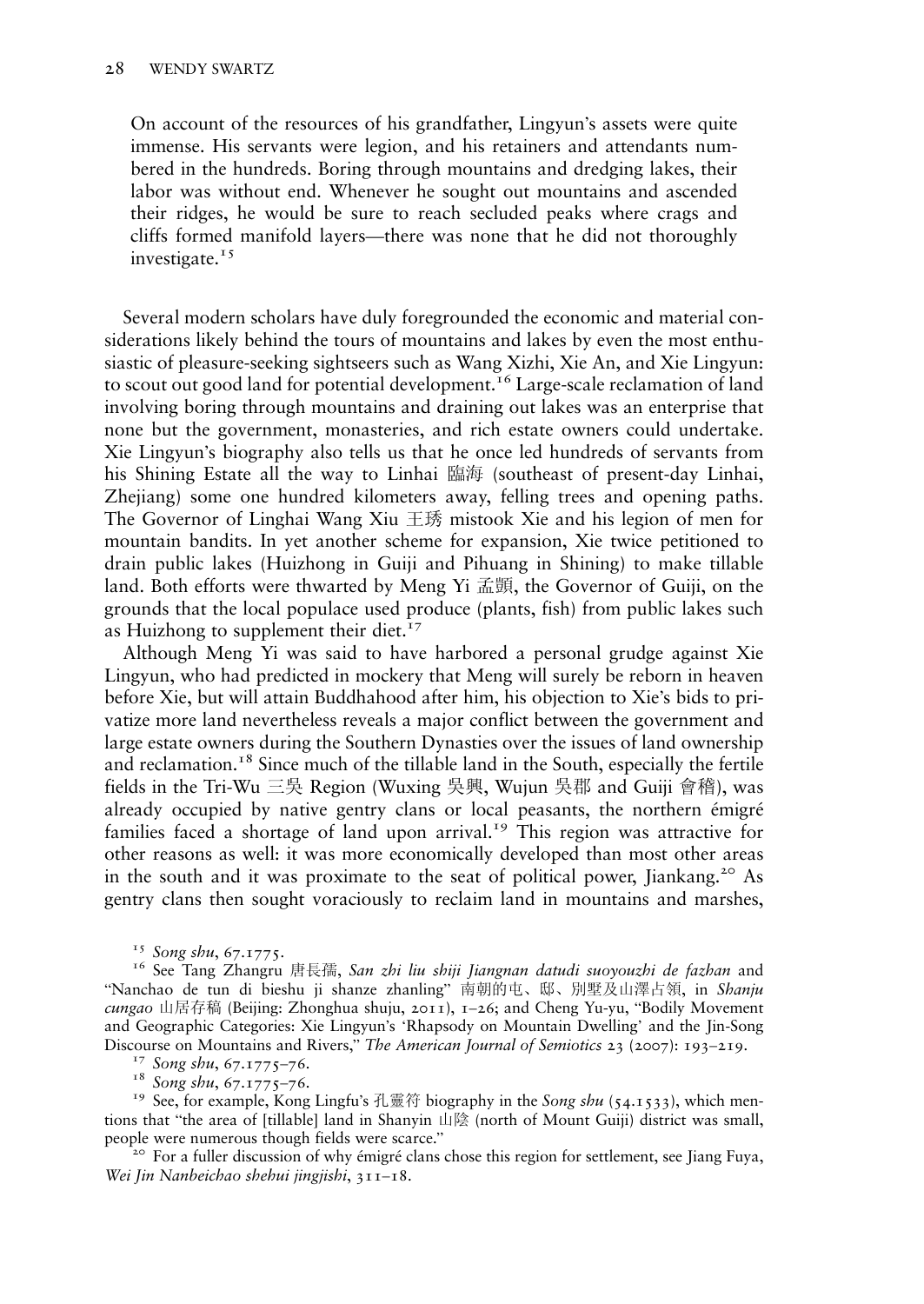their efforts brought on a two-fold problem for the government. First, this encroachment contradicted the law of the land, which traditionally stipulated that mountains and wetlands belonged to the emperor, and thus threatened the sovereign's power and economic base.<sup>21</sup> Second, when large estate owners reclaimed and privatized land that was used by the public, this imposed material hardships on the local populace which depended on mountains for firewood, herbs, or fruits, and wetlands for fish or water plants.<sup>22</sup> The string of edicts issued during the Liu-Song dynasty to prohibit the closing of mountains and wetlands by private individuals illustrated at once the rampant encroachment on government land as well as the futility of such edicts to hold back these large estate owners, as Tang Zhangru has argued.<sup>23</sup>

Possession of land often fell in murky territory during the Southern Dynasties. While Xie Lingyun was denied permission to drain two public lakes, he could clear mountains between his estate and Linhai. It was surely easier to appropriate government land that was not actively managed than lakes that were constantly used by the populace.<sup>24</sup> Possession may be asserted in physical as well as discursive ways.<sup>25</sup> "Rhapsody on Dwelling in the Mountains," with its verbal maps and itemized lists, enables the estate owner Xie Lingyun to reinforce in a lasting way his possession of all the local land and things he wrote about (and even that which he pointed to but could not fully cover in his work). The borders of his estate were as fluid as his maps and catalogues were open-ended. The map he charts in the rhapsody begins with the topography of the immediate area of his property (near east, south, west, and north) and extends to more distant geographical locations in all four directions (e.g. Mount Tiantai to the east, Qiantang River to the north), thereby situating his home at the center of the cosmos, as it were.<sup>26</sup> This discursive display of an intimate knowledge of his space and all that inhabits it highlights his ownership. His lists of things, usually accompanied by annotations and pronunciations, allow him to demonstrate his unique ability to identify and name things on his property.

<sup>21</sup> Shiji (30.1429) states that: "Chamberlain for the National Treasury (literally, 'great supervisor of agriculture') sent the following petition to Aides Kong Jin and [Dongguo] Xianyang of the Salt and Iron Monopoly Bureau stating that: 'The treasure troves of mountains and seas, heaven and earth, all should be under the supervision of the Chamberlain for the Palace Revenues. That which the emperor does not keep for himself should come under the supervision of the Chamberlain for the National Treasury to supplement tax revenues." Also, *Han shu* (19A.731) states that: "Chamberlain for the Palace Revenues, an official post established in the Qin, is in charge of revenues generated from the mountains, seas, lakes and wetlands, which he used to supply provisions for the emperor."<br><sup>22</sup> See Tang Zhangru, "Nanchao de tun di bieshu ji shanze zhanling."<br><sup>23</sup> Tang Zhangru, *San zhi liu shiji Jiangnan datudi suoyouzhi de fazhan*, 67. The law proposed

by Yang Xi 羊希 (d. 468), who became Left Aide to the Imperial Secretary at the beginning of the Daming reign period  $(457-64)$ , to legalize the appropriation of mountains and wetlands by private citizens and stipulate the amount based on rank was as much an admission of the government's inability to enforce its prohibitions against "privatizing" public land as a last resort attempt to curb the encroachment. See his biography in the *Song shu*,  $54.1537$ . Cf. Jiang Fuya's more positive interpretation of this edict, which emphasizes the government's legitimation and recognition of

private land ownership. Jiang, Wei Jin Nanbeichao shehui jingjishi, 314–15.<br><sup>24</sup> Tang Zhangru makes a similar point in San zhi liu shiji Jiangnan datudi suoyouzhi de<br>fazhan, 68.

<sup>25</sup> For a good discussion of discursive and cultural forms of ownership in the mid-Tang, see Stephen Owen's "Singularity and Possession," in *The End of the Chinese 'Middle Ages'*,  $12-33$ .<br><sup>26</sup> The text and commentary on the section describing the "far west" have been lost.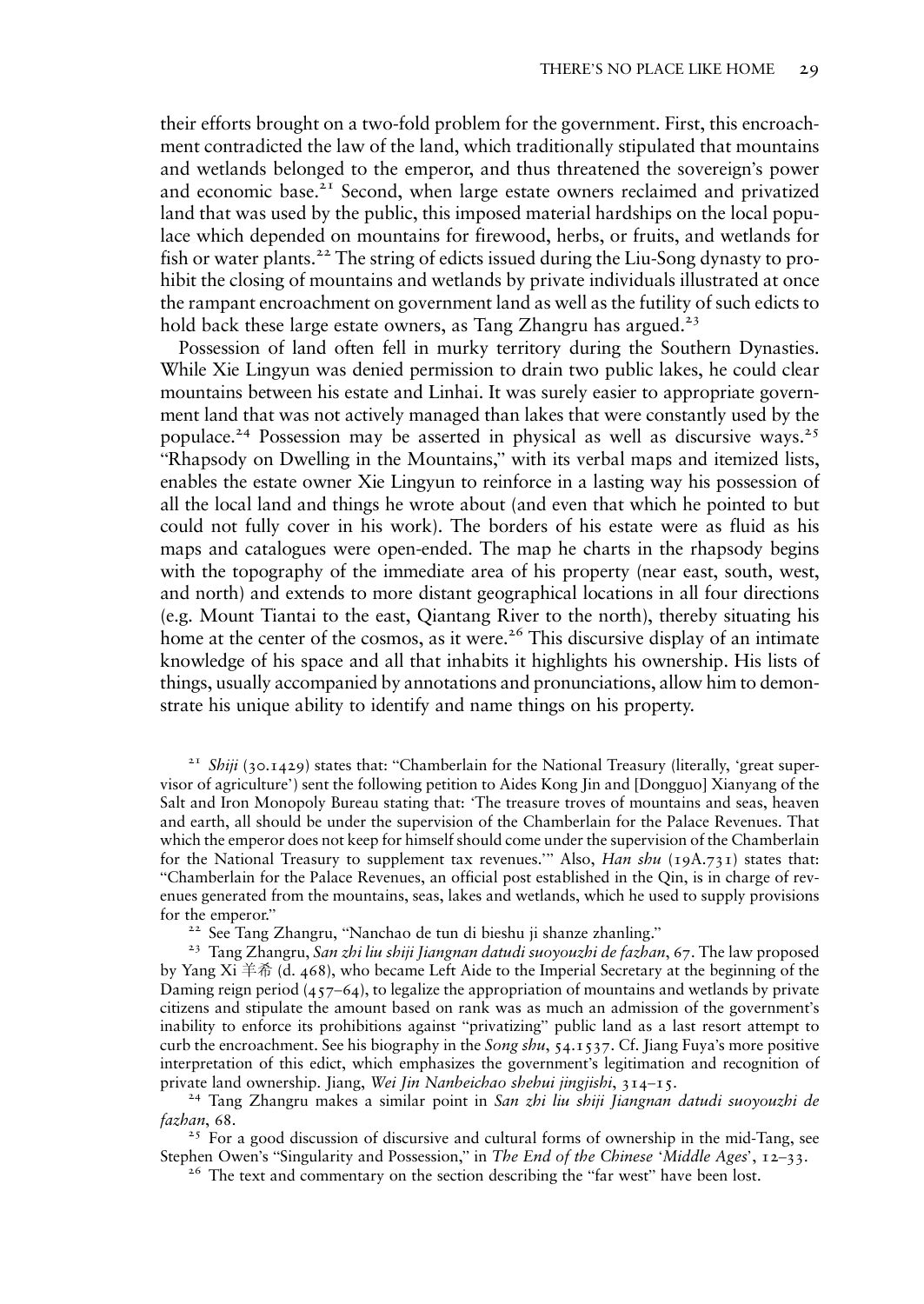Xie Lingyun's rhetorical strategy harkens back to the tradition of the Han epideictic rhapsody in which the rhapsodist, on behalf of the emperor, names and takes stock of all that inhabited the imperial park, meant to signify a miniature version of the empire. The Han epideictic rhapsody served as a powerful rhetorical tool for proclaiming imperial ownership and sovereignty. Commanding this type of rhapsody was traditionally the prerogative of the emperor alone. Xie Lingyun's appropriation of the imperial trope raises the question of possible subversion. If any were intended, then Emperor Wen  $\overrightarrow{\chi}$  of (r. 424–453) either did not perceive it or did not care. The Emperor was said to be a great fan of Xie Lingyun's writings: "Lingyun's poetry and calligraphy were both of unparalleled excellence. Each time he completed a piece of work, he would write it out himself. Emperor Wen called them his twin treasures" (er bao 二寶)."<sup>27</sup> The Emperor so valued Xie Lingyun's writings that he dismissed several charges of sedition against Xie and refused several earlier petitions to put the aristocrat to death before finally (and perhaps reluctantly) agreeing to sign his death warrant in  $433.^{28}$ 

We have seen how Xie Lingyun's major work—the expansion of his family estate and the commemoration of it in rhapsody—represents capital building in a dual sense: economic and cultural. Building appropriately constitutes a major theme in the rhapsody and is explicitly thematized at the beginning of the work through several allusions to the Classic of Changes (Yijing 易經). Xie advances his argument for rejecting the ancient abode for recluses and for constructing a contemporary dwelling by invoking classical authority. Referencing hexagram 34 "Da zhuang" 大壯 (Great strength), Xie writes that "if wind and dew bring distress to nests and caves, then Great Strength expels harm with the ridgepole and roof" 若夫巢穴以 風露貽患, 則大壯以棟字袪弊.<sup>29</sup> Several sections of the rhapsody provide details of the design and construction of the expansion projects on his estate. In an especially illustrative passage, Xie Lingyun describes the process by which he selected a site to construct new buildings.

| When I first planned to work [on my estate],          | 爰初經略 |
|-------------------------------------------------------|------|
| I set out alone with a walking staff in hand.         | 杖策孤征 |
| I entered brooks and waded through waters,            | 入澗水涉 |
| I ascended peaks and traversed mountains.             | 登嶺山行 |
| I scaled summits and did not rest,                    | 陵頂不息 |
| Reached the source of springs and did not stop.       | 窮泉不停 |
| Combed by winds and bathed by rain,                   | 櫛風沐雨 |
| I intruded upon the dews and was guided by the stars. | 犯露乘星 |
| I examined my shallow ideas,                          | 研其淺思 |

<sup>27</sup> Song shu, 67.1772.<br><sup>28</sup> On Xie Lingyun's last years, see Song shu, 67.1775–77; for an account in English, see J.D. Frodsham, The Murmuring Stream: The Life and Works of the Chinese Nature Poet Hsieh Ling-yün [Xie Lingyun] (385–433), Duke of K'ang-Lo (Kuala Lumpur: University of Malaya Press, 1967), 1:65–79.<br><sup>29</sup> On the hexagram "Da zhuang," the *Xi ci zhuan* states the following: "In remote antiquity,

people lived in caves and resided in open country. The sages of later ages had these exchanged for proper houses, putting a ridgepole at the top and rafters below for protection against the wind and the rain. They probably got the idea for this from the hexagram 'Da zhuang' "上古穴 居而野處, 後世聖人易之以宮室, 上棟下宇, 以待風雨, 蓋取諸大壯.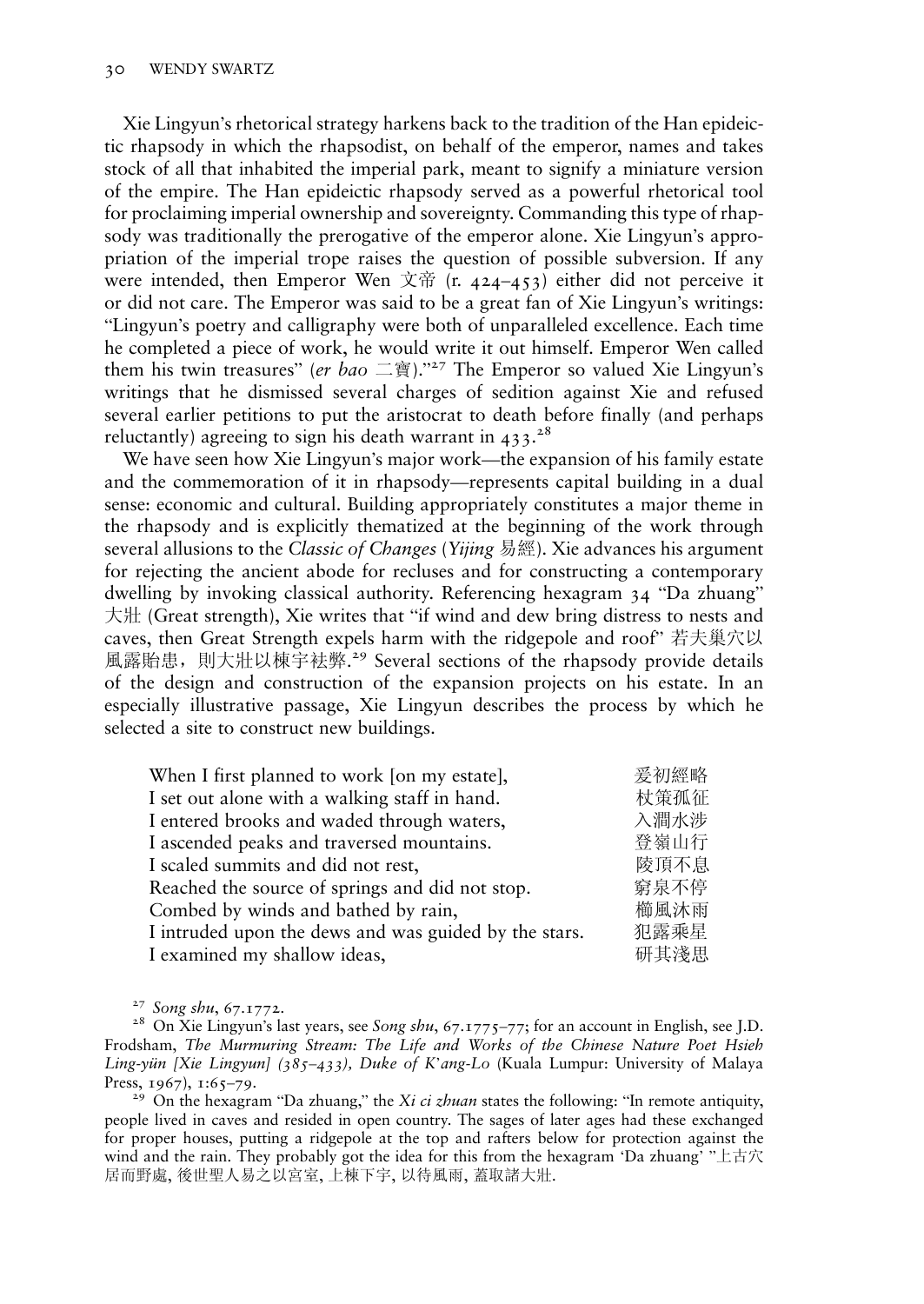| 罄其短規   |
|--------|
| 非龜非筮   |
| 擇良選奇   |
| 翦榛開逕   |
| 尋石覓崖   |
| 四山周回   |
| 雙流逶迤   |
|        |
| 面南嶺建經臺 |
| 倚北阜築講堂 |
| 傍危峰立禪室 |
|        |
| 臨浚流列僧房 |
| 對百年之高木 |
| 納萬代之芬芳 |
| 抱終古之泉源 |
| 美膏液之清長 |
| 謝麗塔於郊郭 |
|        |
| 殊世間於城傍 |
|        |
| 欣見素以抱樸 |
| 果甘露於道場 |
|        |

Building the perfect residence for his reclusion was clearly not an easy task. Xie Lingyun personally scaled mountains to their peaks and traced springs to their sources; through wind and rain, by early morning dew and late night stars, he sought out the ideal place to construct new buildings whose functions were designed to enhance the sanctity of his home. In case the toil involved with designing and developing his estate escaped the reader's notice, Xie stresses in his Commentary that "When I first planned to work [on my estate], I personally made a tour of it on foot, and sustained all sorts of hardship" 云初經略, 躬自履行, 備諸苦辛也. The new space he developed was a product of much careful deliberation and extensive fieldwork. Nothing was left up to chance or fate. Without divining by tortoise shells or yarrow stalks, he searched high and low and selected the best spot. This home improvement project rewards the owner-architect with consummate satisfaction. In his Commentary, Xie affirms that "pure emptiness and quiet solitude are truly where the Way may be attained" 然清虛寂漠,實是得道之所也.

The extent of Xie's interest in Buddhism can be seen in the landscape architecture of his estate, where his piety played an integral factor. In addition to the various monastic spaces mentioned in the above passage, a monastery was built on a cloistered peak and several parks were designed to accommodate his Buddhist devotion. He writes that:

| 欽鹿野之華苑 |
|--------|
|        |
| 羨靈鷲之名山 |
| 企堅固之貞林 |
|        |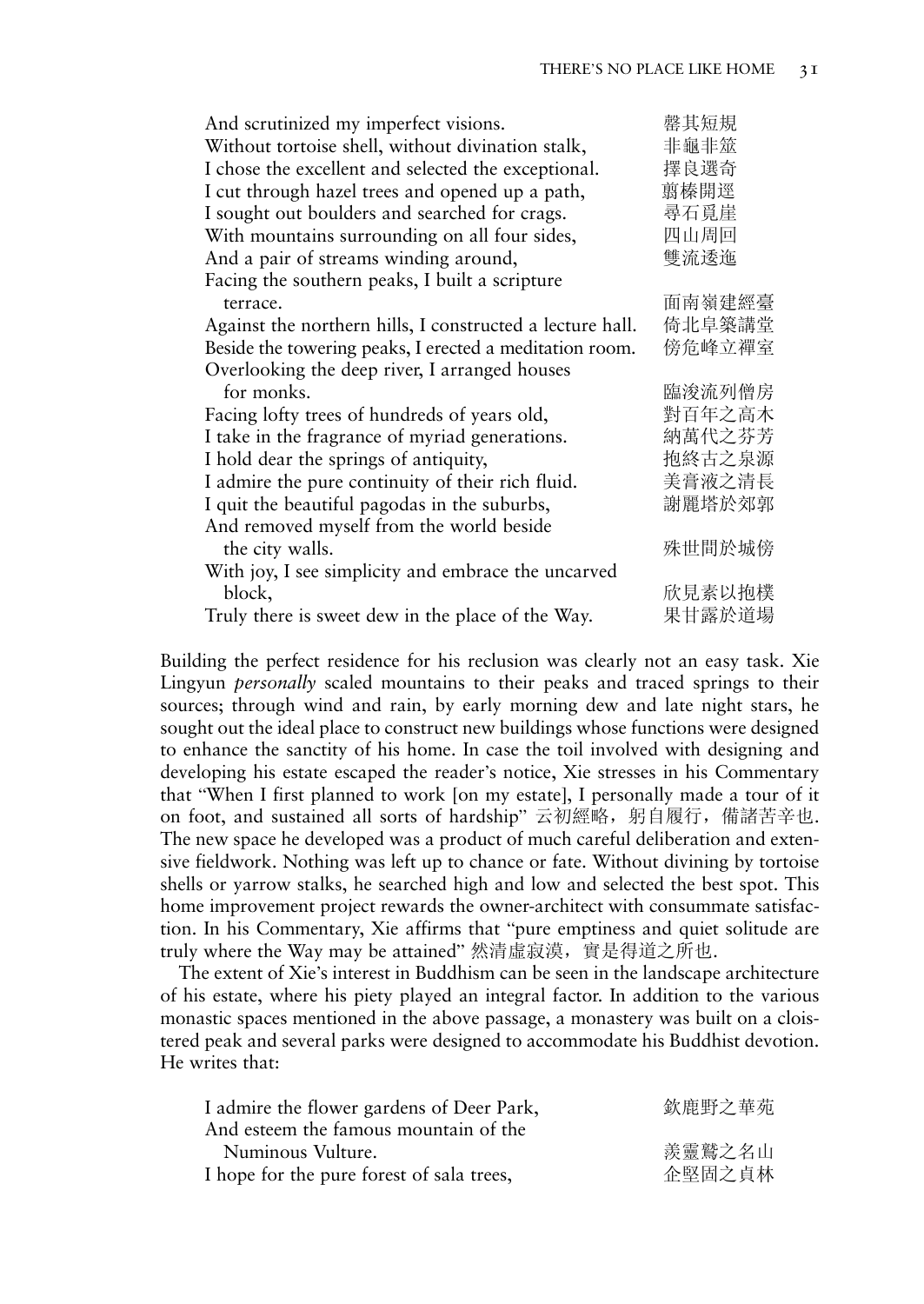| And yearn for the fragrant garden of Amrapāli.         | 希菴羅之芳園 |
|--------------------------------------------------------|--------|
| Although His bright visage is remote,                  | 雖綷容之緬邈 |
| It is said that his sorrowful sound is always present. | 謂哀音之恆存 |
| I have erected a monastery on a secluded peak,         | 建招提於幽峰 |
| In hopes that staff-holding monks will rest their      | 冀振錫之息肩 |
| shoulders there.                                       |        |

Xie Lingyun repeatedly states his longing for certain important sites in Buddhist lore: the place of Gautama Buddha's first sermon on the Four Noble Truths (Deer Park, Mrgadāva), a retreat where he preached the *Prajñāpāramitā* and Lotus Sutras (Vulture Hill, Griddhraj Parvat), the place where he delivered his last sermon, Mahāyāna Mahāparinirvāna Sūtra (a sala grove), and the garden in which he taught the *Vimalakīrti Sūtra* (the mango grove of Amrapāli).

Xie's aspirations for another time and place, which transcend his immediate material boundaries while somehow still resonating within them, do not remain mere fantasy since he was able to recreate the settings of Buddha's sermons right here at home. His Commentary tells us th at:

Singing, crying, disputing, litigating—I say towns have all sorts of clamor and noise and cannot match the mountain wilds as a place for monks to dwell. The teachings of scriptures should be done in the mountains … The gardens I plant and parks I build now next to the forests are like those of the past. Longingly, I entrust my thoughts to them. Although His bright visage is remote, his sorrowful sound remains.

聚落是墟邑,謂歌哭諍訟,有諸諠譁,不及山野為僧居止也. 經教欲令在山 中 … 今旁林蓺園制苑,仿佛在昔,依然託想,雖綷容緬邈,哀音若存也.

To make the past appear present, the dead seem alive, and China like India were wholly within the realm of possibility for a man of Xie Lingyun's means. While most might transport themselves to the time of lore through their imagination, Xie could transplant lore right into his own estate. His replica gardens and parks were designed to create the right environment for the voice of Buddha to be carried on by monks in their sermons, all of which help channel, presumably, a complete, organic experience of Buddhist learning, even a facsimile of the original lessons. Religious pilgrimages to the west even among monks were extremely rare during early medieval China. Since Xie Lingyun could not travel to the groves in India, he then made the groves come to him in Shining.

Religious motivations notwithstanding, building a monastery on one's estate may well have yielded economic benefits as well for the landowner. Monasteries attracted not only monks but also dependants that provided services of various kinds (e.g. menial, agricultural). Monastic dependants generally consisted of peasants who escaped from secular authority and sought the patronage of monasteries, as well as retainers and slaves.<sup>30</sup> In addition, monasteries were tax-exempt. Although

<sup>&</sup>lt;sup>30</sup> For a good general discussion of monastic dependants, see Jacques Gernet, Buddhism in Chinese Society: An Economic History from the Fifth to the Tenth Centuries, trans. Franciscus Verellen (New York: Columbia University Press, 1995), 112–41.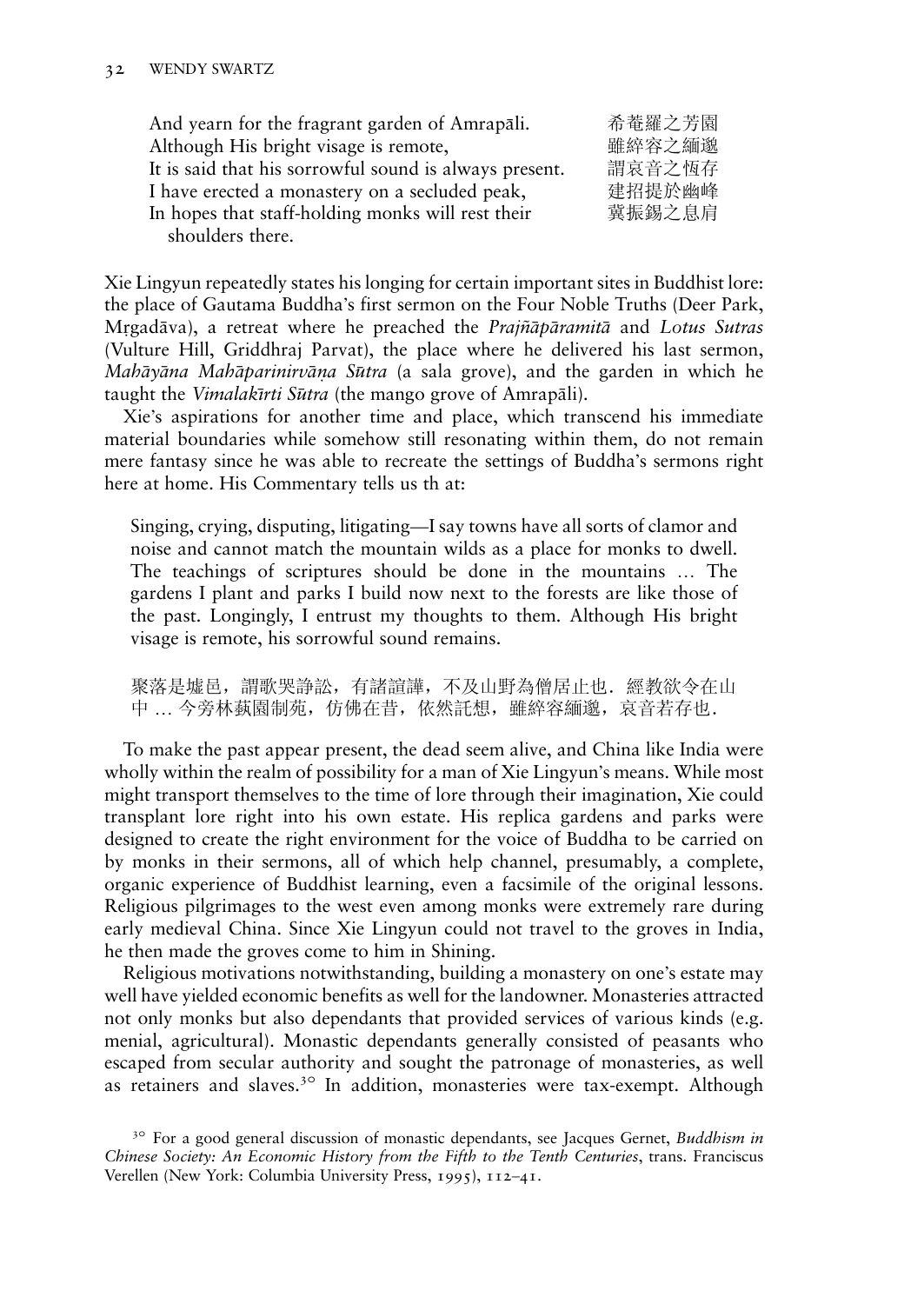Xie's noble ranking exempted him from tax liability, his demotion from duke to marquis at the beginning of the Liu-Song dynasty would have taught him about the precarious nature of fortunes. In the case that his title and privileges be stripped from him, the monastery might still allow his descendants to claim tax-exemption status for their land.

Xie Lingyun's emphasis on having a proper place for his withdrawal and meditation challenges the prevalent Jin dynasty attitude that blurs the distinction between reclusion and service, which consequently deemphasizes place. Wang Kangju 王康琚 (fourth century) concisely articulated this attitude: "Minor recluses seclude themselves in the hills and groves, / Great recluses seclude themselves in the court and marketplace" 小隱隱陵藪, 大隱隱朝市. <sup>31</sup> Wang's declaration is, of course, an echo of Dongfang Shuo's 東方朔 famous defense of his own "court reclusion" (*chao yin* 朝隱) in the time of the Han Emperor Wu 漢武帝 (r.  $141-87$  BCE): "Within the palace, one can avoid the world and preserve oneself. Why must one reside in the deep mountains and thatched huts?"<sup>32</sup> Xie Lingyun would not have denied the importance of one's state of mind, but he insists that there remains an absolute, categorical difference between notion and practice. He writes at the beginning of his preface to the rhapsody:

In antiquity, dwelling in nests and staying in caves is called resting on a cliff. Living in the mountains under ridgepole and roof is called dwelling in the mountains. Residing in the wooded wilds is called [living in] the hills and gardens, and in the suburbs is called [living] beside the city wall. The differences among the four may be deduced by reason. In one's mind, the yellow canopy may not be different from the north bank of Fen River. In actual practice, however, dwelling in the mountains is certainly distinct from [living in] the city marketplace.

古巢居穴處曰巖棲. 棟宇居山曰山居. 在林野曰丘園. 在郊郭曰城傍. 四者不同, 可以理推. 言心也, 黃屋實不殊於汾陽. 即事也, 山居良有異乎市廛.

A mind detached from all spatial context would enable one to perceive no substantive difference between active governance in the palace, implied by the yellow canopy of the imperial carriage, and non-action as practiced by the sage-king Yao, who visited the Four Masters of Mount Guye to the north of the Fen River, where he is said to have forgotten about his kingdom.<sup>33</sup> In practice, however, Xie Lingyun would argue, spatial context really matters. His entire rhapsody is an elaborate argument for that. His reclusion is made possible by one place in particular: his mountain home, as well as all of the things in it and the activities it supports.

Throughout his discourse on place, Xie Lingyun maintains the priority of actual experience as the basis of real knowledge. In one passage, he tells us that:

<sup>&</sup>lt;sup>31</sup> Lu Qinli 逯欽立, ed., Xian Qin Han Wei Jin Nanbeichao shi 先秦漢魏晉南北朝詩 (Beijing: Zhonghua shuju, 1983), 2:953.<br><sup>32</sup> Lu Qinli, ed., *Xian Qin Han Wei Jin Nanbeichao shi*, 1:101. The original reads: 殿中可以避

世全身, 何必深山之中蒿廬之下.<br>  $33$  See Zhuangzi jishi, 1:28.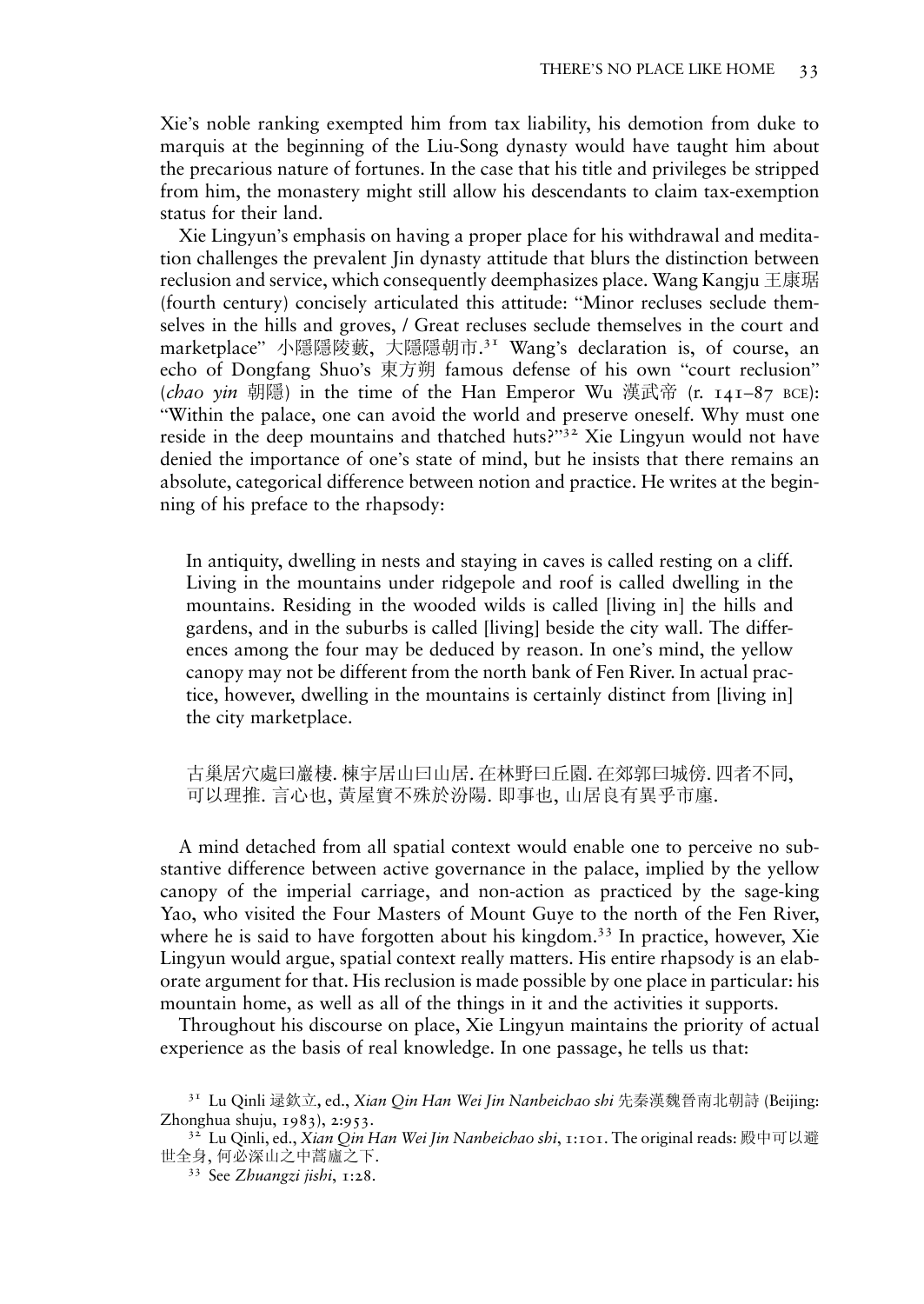| As for my two dwellings, south and north,      | 若迺南北兩居 |
|------------------------------------------------|--------|
| They are accessible by water, blocked by land. | 水通陸阻   |
| Observe the winds, gaze at the clouds,         | 觀風瞻雲   |
| Only then could one know this place.           | 方知厥所   |

And again, he acknowledges in another section that prefaces several lists of animals and plants on his estate the following: "I say that since the varieties are numerous, it is impossible to classify them according to their source. But one only needs to observe their appearances and listen to their sounds in order to know the fineness of mountains and rivers" 謂種類既繁,不可根源,但觀其貌狀,相其音聲,則知 山川之好. For Xie Lingyun, knowledge of place only comes from physical experience of it. As Cheng Yu-yu has argued, Xie's rhapsody represents "a new categorization of space that is based on embodied and personally-witnessed experience." 34 This argument points to Merleau-Ponty's influential view concerning the process of experience as a bodily matter, one that is not reducible to discourse or language: perception is a bodily experience and perspectives are basically embodied.<sup>35</sup> According to Cheng, this rhapsody marks a shift from pre-Qin shanchuan 山川 discourse, in which the accounting of items had mainly to do with regional administration and government control, to Six Dynasties *shanshui* 山水 literature, in which descriptions of things concerned more an appreciation of the landscape based on physically-engaged experience.<sup>36</sup>

However, this argument concerning Xie Lingyun and personal experience needs to be qualified. Given Xie's emphasis on direct experience in the rhapsody, he exhibits a curious tendency to textualize his experience of the things on his estate. In the section on water plants, he comments on the varieties growing on his estate and names famous tunes on certain of these water plants, such as *Shijing* 129 "Rush Leaves" 蒹葭 and the anonymous *yuefu* "South of the River" 江南, and concludes that "mare's tail, clover, sagebrush, floating-heart have all been sung by poets, so I will not give more examples" 魚藻蘋蘩荇亦有詩人之詠,不復具敘. Or, in his catalogue of land and waterfowl, he appends quotations from classical texts about the species found on his estate: for example, "the Zuo Commentary states, 'Six fish-hawks flew backwards" 六鶂退飛, and "the Analects says, 'The hen-pheasant on the mountain bridge knows how to bide its time, bide its time'" 山梁雌雉, 時哉時哉.<sup>37</sup> I have elsewhere discussed at length Xie's citation of classical texts and the ways in which prior texts mediate at the very least the narrative of his experience.<sup>38</sup> In Mark Elvin's reading of Xie's rhapsody, he aptly puts it thus: "Xie was sensitive

<sup>34</sup> Cheng, "Bodily Movement and Geographic Categories: Xie Lingyun's 'Rhapsody on Mountain Dwelling' and the Jin-Song Discourse on Mountains and Rivers," 213.

<sup>35</sup> See Maurice Merleau-Ponty, Phenomenology of Perception, trans. Colin Smith (New York: Routledge Classics, 1958).

<sup>36</sup> Cheng, "Bodily Movement," 193–219.<br><sup>37</sup> Analects, 10/27. Zuo zhuan, Duke Xi 16, has 鷁 instead of 鶂, though the Guliang Commentary 穀梁傳 has the latter. When six fish-hawks were seen flying backwards over the Song capital, it was treated as an ill omen.

<sup>38</sup> See Swartz, "Naturalness in Xie Lingyun's Poetic Works," HJAS 70.2 (December, 2010). See also Francis Westbrook's seminal article, "Landscape Transformation in the Poetry of Hsieh Ling-yün," JAOS 100.3 (July-October, 1980): 237-54, which discusses how allusions to the Yijing, Shijing, and Chuci radically transform the landscape in Xie's poems. In an essay on the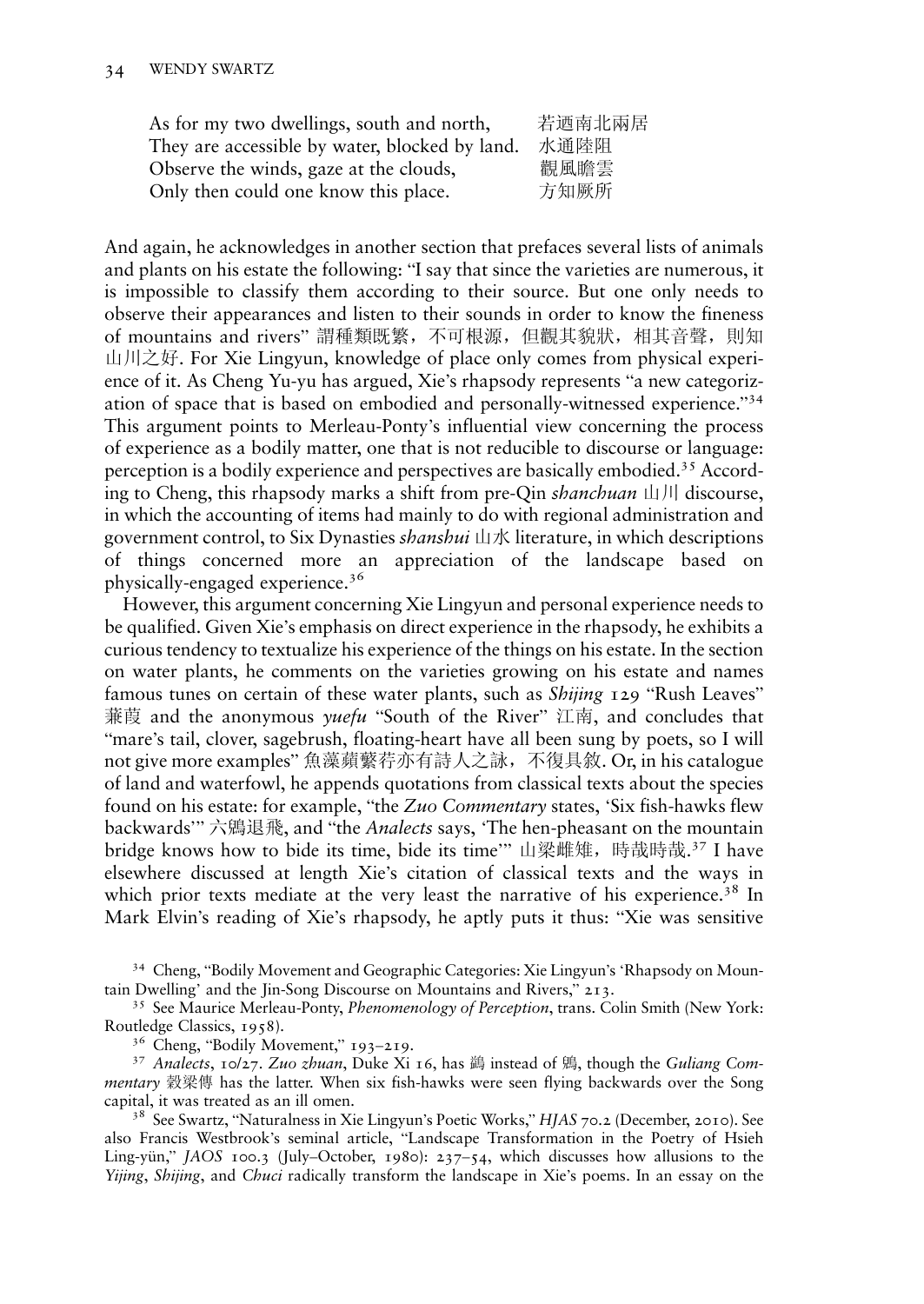to the dual origin of a poem: both personal experience mediated through previous literature, and previous literature developed further on the basis of personal experience." <sup>39</sup> This balanced view is persuasive in light of both tendencies exhibited in Xie's work.

The implications of this textualization of his possessions and experiences are farreaching. In linking the various things on his estate to prior texts, it seems that Xie's persuasion makes this bold and ambitious claim: he gives the suggestion that all of the things described in books exist right here in  $my$  home. The transplantation of the sacred groves from India and the sermons that Xie had read about but could now hear at home certainly reinforces this idea. It is as if all of history, documented in texts, has culminated in Xie Lingyun's estate.

The living space that Xie Lingyun painstakingly designed and built for his retreat moreover makes the most universal of all statements. Put simply, it contains the cosmos: animal, vegetable, and mineral diversity growing within a comprehensive range of terrains ordered through all modes of industry. There is nothing wanting in Xie's residence, which paradoxically becomes an ecology of "pure emptiness" and "quiet solitude" necessary for attaining the Way. Completeness and emptiness together form the foundation of his reclusive habitat. In yet another paradoxical turn, the understanding Xie reaches at the end of the rhapsody hinges upon a radical inward turn, a closing off all outside stimuli. It seems that the environment he created has not only enabled him to experience the requisite "quiet solitude" and "empty remoteness," but it also has made him see the limitations of the physical progress toward Buddhist truth.

| 暨其窈窕幽深 |
|--------|
| 寂漠虚遠   |
| 事與情乖   |
| 理與形反   |
| 既耳目之靡端 |
| 豈足跡之所踐 |
| 薀終古於三季 |
| 俟通明於五眼 |
| 權近慮以停筆 |
| 抑淺知而絕簡 |
|        |

Place, including all of the phenomena  $(shi)$  contained in his mountain abode, may be conducive to the quest for enlightenment, though it does not guarantee it. Hence

role played by prior texts in Xie's poetry, Stephen Owen characterizes Xie as a "committed textualist" who reads nature "in terms of textual knowledge"; see his "The Librarian in Exile: Xie

Lingyun's Bookish Landscapes," *Early Medieval China* 10–11.1 (2004): 205, 210, 225.<br><sup>39</sup> Mark Elvin, *The Retreat of the Elephants* (New Haven: Yale University Press, 2004), 353.<br><sup>40</sup> This refers to the three seasons of t seems to be saying that all of time is gathered in one year, and one year includes all time. This view of time would enable one to transcend all temporal distinctions.<br><sup>41</sup> The five eyes or kinds of vision refer to human, *deva*, Hīnayāna wisdom, bodhisattva truth,

and Buddha-vision or omniscience. For more on the gloss of this term and the following two, see William E. Soothill and Lewis Hodous' A Dictionary of Chinese Buddhist Terms: With Sanskrit and English Equivalents and a Sanskrit-Pali Index (London: K. Paul, Trench, Trubner & Co., 1937).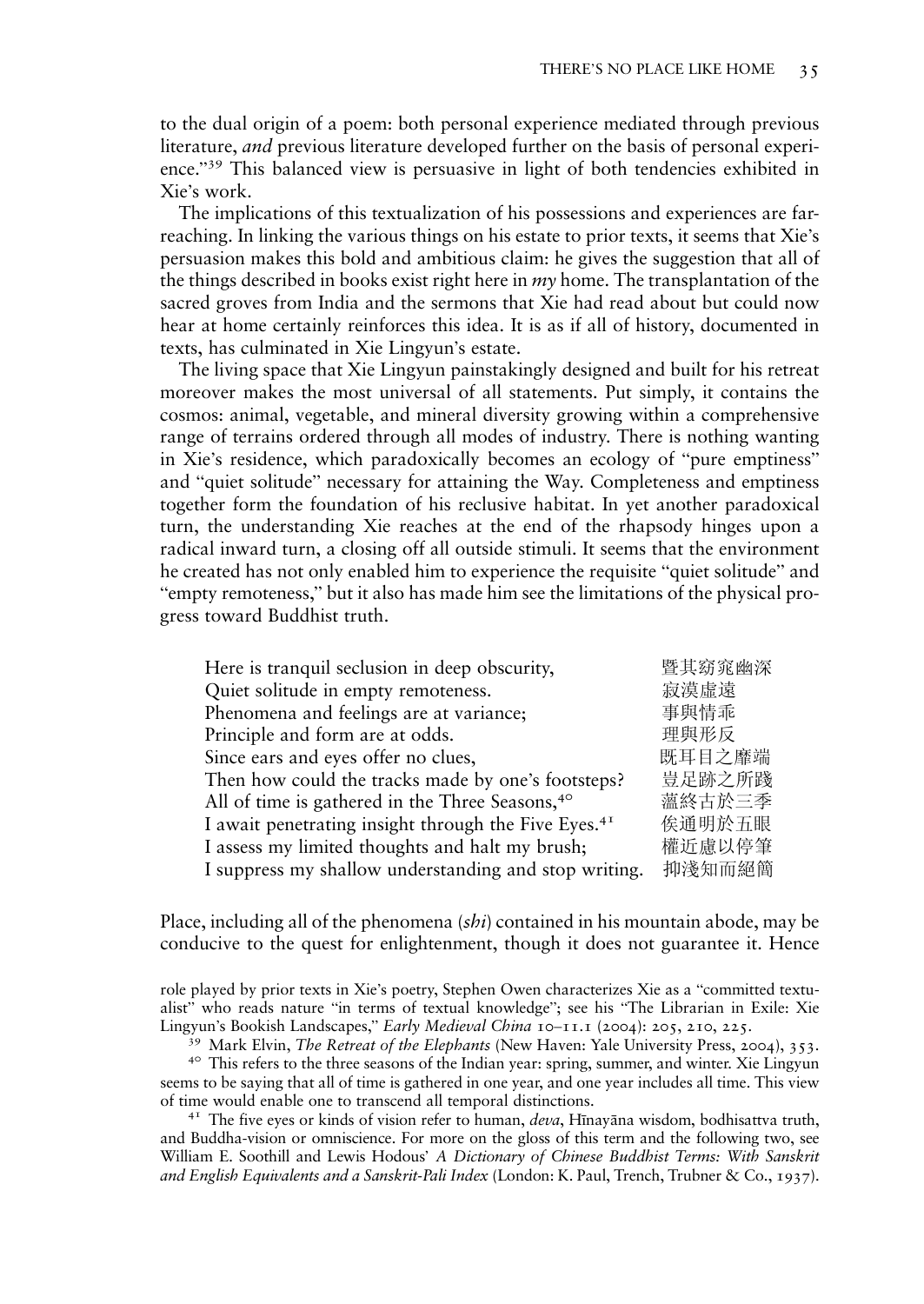feelings do not necessarily follow phenomena. Xie Lingyun explains in his commentary that it is "not by human footsteps that he seeks," rather he must "await the Three Insights and Five Illuminations (sanming wutong 三明五通), only after which one may tread onwards."<sup>42</sup> Xie thus concludes that the progress toward Buddhist enlightenment must be completed on a spiritual plane, where normal visual and auditory perceptions are of no use. As another great traveler wrote in a different time and place, "what is essential is invisible to the eye." 43

When Judy Garland, playing Dorothy in the MGM film adaptation of L. Frank Baum's 1900 classic, The Wonderful Wizard of Oz, longed to return home after an arduous ordeal in foreign places, she knocked together her heels three times and repeated again and again "there's no place like home." This proverbial line expresses an all too familiar sentiment. Home symbolized safety and comfort, too, for Xie Lingyun, who, upon leaving for exile to Yongjia, promised the villagers in Shining that he would return as soon as his term was over.<sup>44</sup> Moreover, mountain dwelling offered him the right environment for his reclusion and quest for Buddhist enlightenment. He writes in the Commentary toward the end of his rhapsody: "The mountains in their tranquility truly are a place for sermons and discourses … One can have quiet and peace, and be perfectly comfortable." The spiritual solitude and emptiness that he sought through the cultivation of his Buddhist learning contrasts sharply with the material and rhetorical completeness that marks his representation of his home. In a similarly paradoxical fashion, the focus on outer things (all the phenomena on his estate) for most of the rhapsody reverses to an inward turn at the end of the rhapsody, as he recognizes that his quest can only be completed on an immaterial level. Nevertheless the setting of his devotional progress was for him determinative: he would be led beyond the mountains by means of the mountains. He therefore maintains that place matters in practicing reclusion, which is a lived experience. Through building, identifying, naming, and cataloguing the various objects in his estate, Xie emphasizes ownership and singularity. Only Xie Lingyun

<sup>42</sup> The three insights (sanming) may refer to either the clairvoyance of the Buddhas into past and future lives, and the nirvana insight seeing through conditions; or the three basic insights about existence (impermanent, characterized by suffering, and without self). Since the term with which it is paired, five illuminations (wutong) refer to supranormal powers, Xie is probably referring to the three clairvoyances of a Buddha, or more specifically here, an arhat. When applied to Buddhas, the three insights are called *sanda* 三達, to arhats they are called *sanming* 三明. They are:  $I$ ) insight into past mortal conditions of self and others (sumin ming 宿命明); 2) supernatural insight into future mortal conditions (*tianyan ming* 天眼明); 3 nirvana insight into present mortal conditions (i.e. sufferings) which enable the self to overcome passions or temptations (loujin ming 漏盡明).

The five illuminations (wutong) refer to the five supranormal powers. They are, as defined by Soothill and Hodous ( $123$ ): 1) divyacaksus, or deva-vision, "the instantaneous view of anything anywhere in the form-realm" (tianyan tong 天眼通); 2) divya's rotra, the "ability to hear any sound anywhere" (tianer tong 天耳通); 3) paracitta-jñāna, the "ability to know the thoughts of all other minds" (他心通); 4)  $\bar{p}arvaniv\bar{a}s\bar{a}nus mrti-j\bar{n}\bar{a}na$ , the "knowledge of all formed existences of self and others" (sumin tong 宿命通); 5) rddhi-sākṣātkriyā, the "power to be anywhere or do anything at will" (*shentong tong* 神通通). <sup>43</sup> In Antoine de Saint-Exupéry's 1943 novel *Le Petit Prince* (The little prince), the fox gives the

prince this advice: "L'essentiel est invisible pour les yeux."<br><sup>44</sup> See his poem, "On Passing Through My Shining Estate" 過始寧墅, in XLYJJZ, 41. In this

poem, Xie pledged that he would return in three years, though in fact he pleaded illness after about a year in office and returned home early.